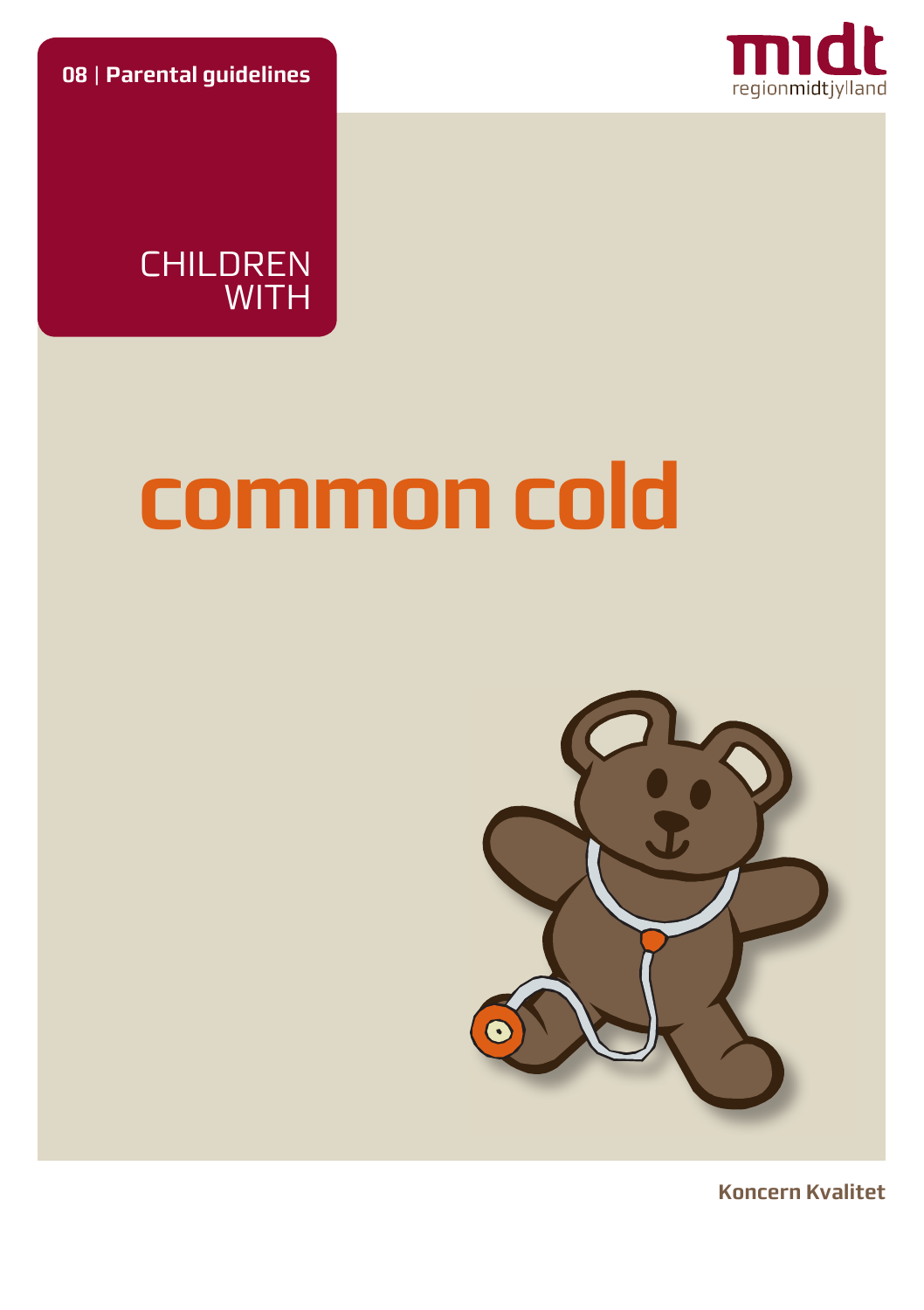# Children with **common cold**

#### **General information:**

A cold is by far the most common infection in children. It makes up the majority of the average of 12- 14 infections that young children contract every year. There are more than 200 different viruses that cause a cold, and therefore, young children may catch one cold after the other. Sometimes the cold is accompanied by fever.

#### **How is it contracted?**

Children become infected via snot and sneezing and by inhaling small droplets (drop infection). In practice, the droplets spread as a result of poor hand hygiene, when you have snot on your hands. The risk of infection is highest when the child is indoors and in close contact with other people. Usually, it takes 1-5 days from the child has been infected until the symptoms show.

## **Symptoms:**

- Sneezing
- Runny nose
- "Stuffy" nose
- Coughing and mucus that can be coughed up
- Sore throat
- The child often runs a fever, and it is not unusual to have a high temperature over 40°

A cold will usually last for about a week, but the coughing may persist up to two weeks. A cold can also lead to other conditions; the most common is inflammation of the middle ear, asthmatic bronchitis, eye infection, pneumonia and sinus infection.

## **Treatment/good advice:**

- There is no effective treatment. Antibiotics do not help as it is a virus; yet antibiotics are used to treat certain complications
- Saline drops can loosen thick snot which makes it difficult for small children to breathe through the nose. In small babies, runny snot can be sucked out using a nose suction device (available from the pharmacy)
- You can buy nose drops at the pharmacy without a prescription, but these should not be used for more than a week. Use the dose for children (ask the pharmacist)
- Rich cream or a similar product can protect a red, sore nose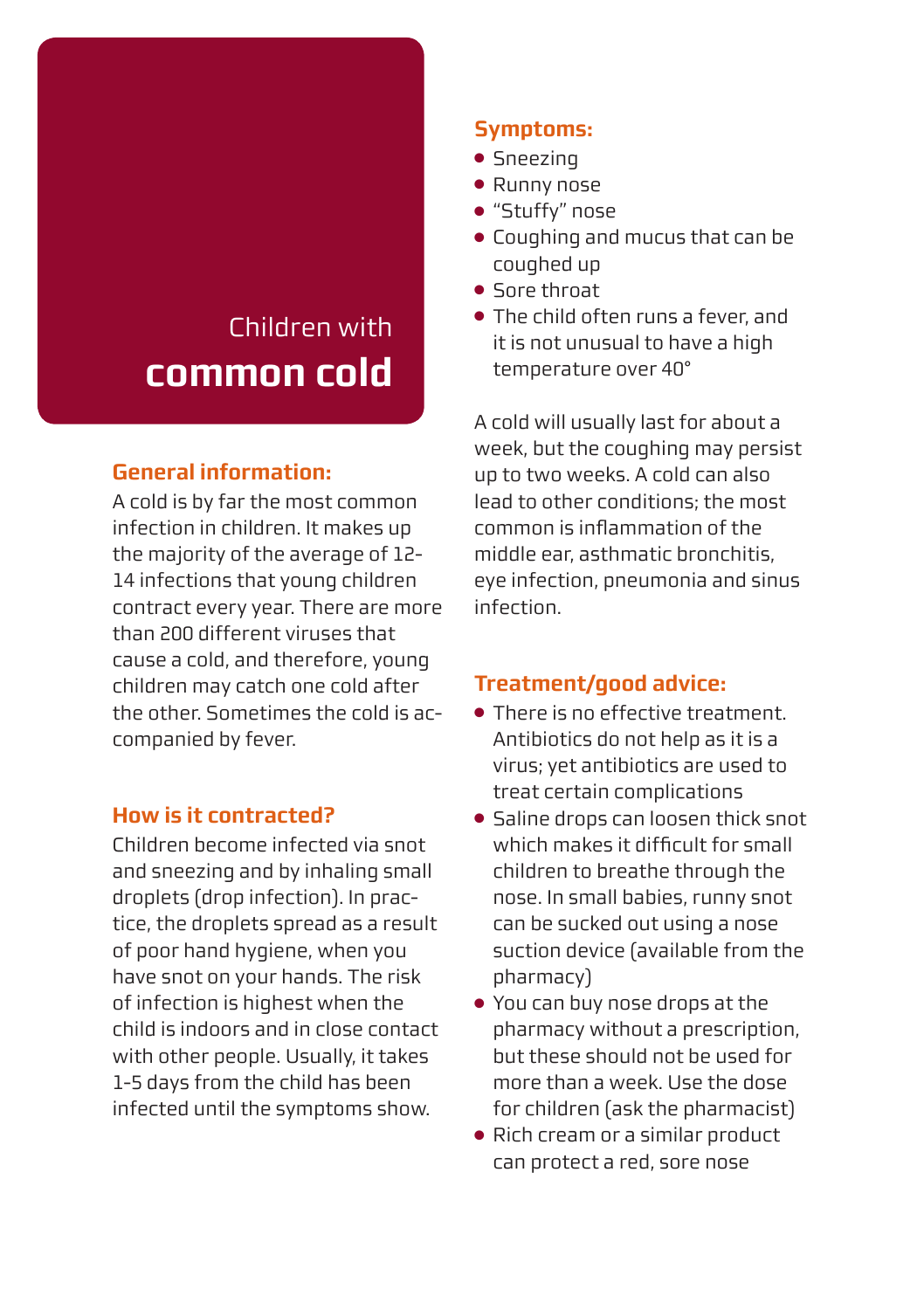- The child should sleep with its head elevated in a cool room as this will make it easier to breathe
- Offer the child plenty to drink. This loosens the mucus and makes it easier to cough up
- Try to get the child to change position, sleep on both sides, sit up, play as much as possible. This also makes it easier to cough up and spit out mucus
- If the child does not run a high fever, it can play outside if dressed properly. Children can also sleep outside in a pram if you keep a close watch on them.

**Do not give the child cough medicine, because it is important that the child coughs up the mucus.**

#### **When to see a doctor?**

Contact a doctor if the child:

- refuses to drink and cannot pee
- becomes apathetic and weak (not interested in playing)
- runs a high fever for several consecutive days
- has long coughing attacks where the colour of the face becomes abnormal or the child gets exhausted
- has difficulty breathing most of the time
- makes you worry or feel insecure

Contact your general practitioner first because he/she knows your child better than the doctor on call. You can also get good advice and guidance from your health visitor.

#### **Prevention:**

In practice, prevention of a common colds is impossible, but remember:

- Always wash your own/the child's hands after being in contact with spittle/snot
- Use paper tissues and throw them away immediately after use.
- It does not help to keep the child indoors – on the contrary, there is a lower risk of infection among children when they are outdoors because they are not in close contact and there is more room to move around
- Healthy children and children with a cold should not share toys.

In general, it is important for both children and adults to wash their hands often as it has been shown to reduce the spread of of the condition.

#### **Childcare:**

The child can return to childcare as soon as the fever has gone and it feels well enough to play with other children. It is not necessary to keep your child at home just because it has a runny nose.